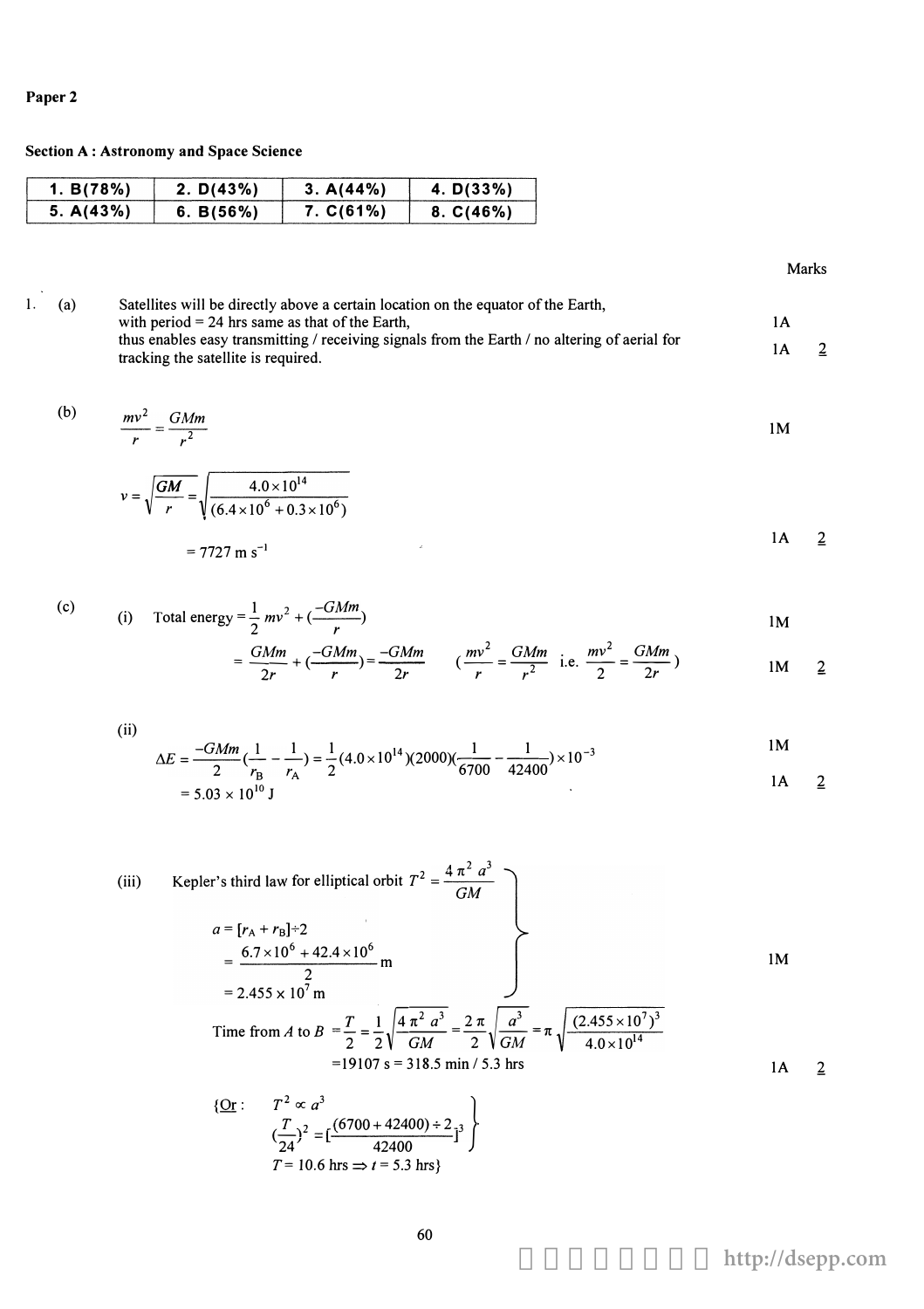$\mathcal{L}$ 

| 1. D(50%) | 2. C(42%) | 3. C(49%) | 4. $D(44%)$ |
|-----------|-----------|-----------|-------------|
| 5. A(64%) | 6. B(73%) | 7. B(22%) | 8. A(44%)   |

Marks

| 2. | (a) |            | (i) $E = hf = work$ function + $KE_{max}$<br>$= 2.30$ eV + 0.81 eV = 3.11 (eV)                                                                                                                                                                                                                                                                                                                                                                                                                          | 1A                         |                |
|----|-----|------------|---------------------------------------------------------------------------------------------------------------------------------------------------------------------------------------------------------------------------------------------------------------------------------------------------------------------------------------------------------------------------------------------------------------------------------------------------------------------------------------------------------|----------------------------|----------------|
|    |     | (ii)       | Only those conduction / free electrons at the surface can have the maximum kinetic energy.<br>$OI$ The work function of a metal is only the minimum energy required to eject an electron.<br>$Or$ The conduction / free electrons in metal have different energies.<br>Or Less energetic electrons are tightly bound to the nuclei and require more energy to break<br>free of its attraction to the nuclei.<br>Or Some electrons are not at the surface of metal so don't have maximum kinetic energy. | 1A                         | 1              |
|    | (b) | (i)        | Energy absorbed by an atom $=$ work function<br>$(0.01 \text{ W m}^{-2}) \times [0.01 \times (10^{-9})^2 \text{ m}^2] \times t \text{ s} = 2.30 \times (1.60 \times 10^{-19}) \text{ J}$<br>$t = 3680$ s = 61.3 min.                                                                                                                                                                                                                                                                                    | 1M<br>1A                   | $\overline{2}$ |
|    |     | (ii)<br>0r | If a single photon has sufficient energy to knock out an electron, the electron gains enough<br>energy in just one collision.<br>It is a one-to-one process / an electron can be ejected instantaneously if it accepts a photon of<br>energy larger than the work function of the metal.                                                                                                                                                                                                                | 1A                         | 1              |
|    | (c) |            | $(0.01 \text{ W m}^{-2}) \times (4.00 \times 10^{-4} \text{ m}^2) \div [3.11 \times (1.60 \times 10^{-19}) \text{ J}]$<br>$= 8.04 \times 10^{12}$ (photons per second)<br>$(8.04 \times 10^{12}) \times 0.1 \times (1.60 \times 10^{-19})$ A<br>$= 1.29 \times 10^{-7}$ A = 0.13 µA                                                                                                                                                                                                                     | 1A<br>1 <sub>M</sub><br>1A | 3              |
|    |     |            |                                                                                                                                                                                                                                                                                                                                                                                                                                                                                                         |                            |                |



2A

61

 $\label{eq:2.1} \frac{1}{2} \left( \frac{1}{2} \left( \frac{1}{2} \right) \right) \left( \frac{1}{2} \left( \frac{1}{2} \right) \right) \left( \frac{1}{2} \left( \frac{1}{2} \right) \right) \left( \frac{1}{2} \right) \left( \frac{1}{2} \right)$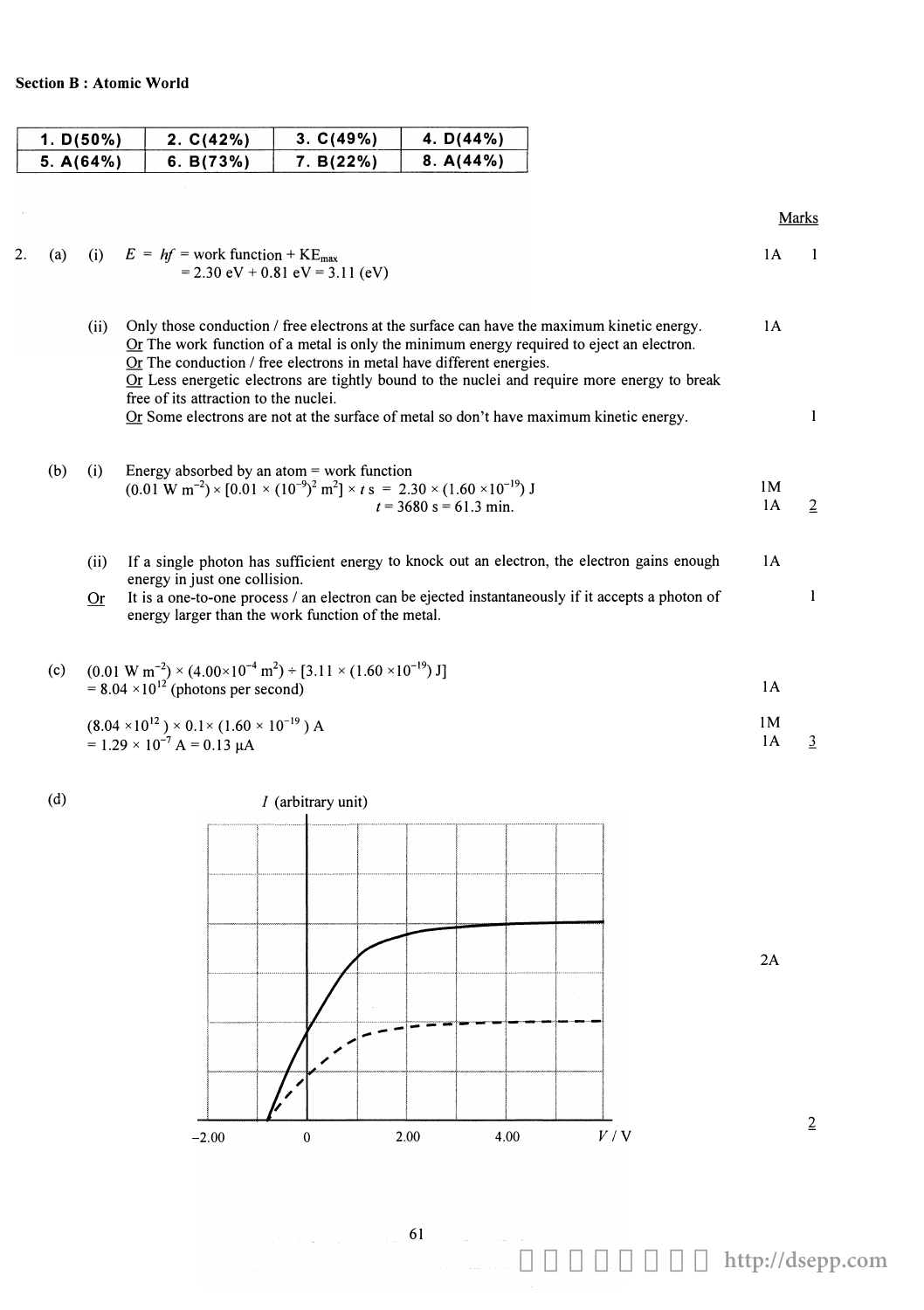| 1. $A(55%)$ | 2. $B(75%)$  | 3. C(78%) | 4. $D(56%)$ |
|-------------|--------------|-----------|-------------|
| 5. B(59%)   | 6. $D(30\%)$ | 7. A(71%) | 8. C(55%)   |

|    |     |       |                                                                                                                                                                  |                                        | <b>Marks</b>   |
|----|-----|-------|------------------------------------------------------------------------------------------------------------------------------------------------------------------|----------------------------------------|----------------|
| 3. |     |       | (a) $2000 \left[ \frac{1}{4\pi (3.4)^2} \cos^3(\tan^{-1}(\frac{1.2}{3.4})) \right]$<br>$= 11.5$ (lm m <sup>-2</sup> )                                            | 1 <sub>M</sub>                         |                |
|    |     |       |                                                                                                                                                                  | 1A                                     | $\overline{2}$ |
|    | (b) |       | Rough surface should be used such that<br>reflection becomes diffuse to reduce glare.                                                                            | 1A<br>1A                               | $\overline{2}$ |
|    | (c) | (i)   | $14.5$ kW + $15 \times 0.1$ kW + $6 \times 0.08$ kW<br>$= 16.48$ (kW) (accept 16.48 kW or 16.5 kW)                                                               | 1M<br>1A                               | $\overline{2}$ |
|    |     | (ii)  | $(6 \times 0.1 \text{ kW} + 16.48 \text{ kW} \times 50\%)$<br>$\times$ 8 $\times$ 20 $\times$ 1.0<br>$=$ \$ 1414.4 (accept \$ 1414.4 or \$1416)                  | 1 <sub>M</sub><br>1 <sub>M</sub><br>1A | $\overline{3}$ |
|    |     | (iii) | Windows with low-e coating.<br>Or Thicker walls.<br>Or Replace light bulb by fluorescent lamp.<br>Or Replace air-conditioner with higher cooling capacity / COP. | 1A                                     | 1              |